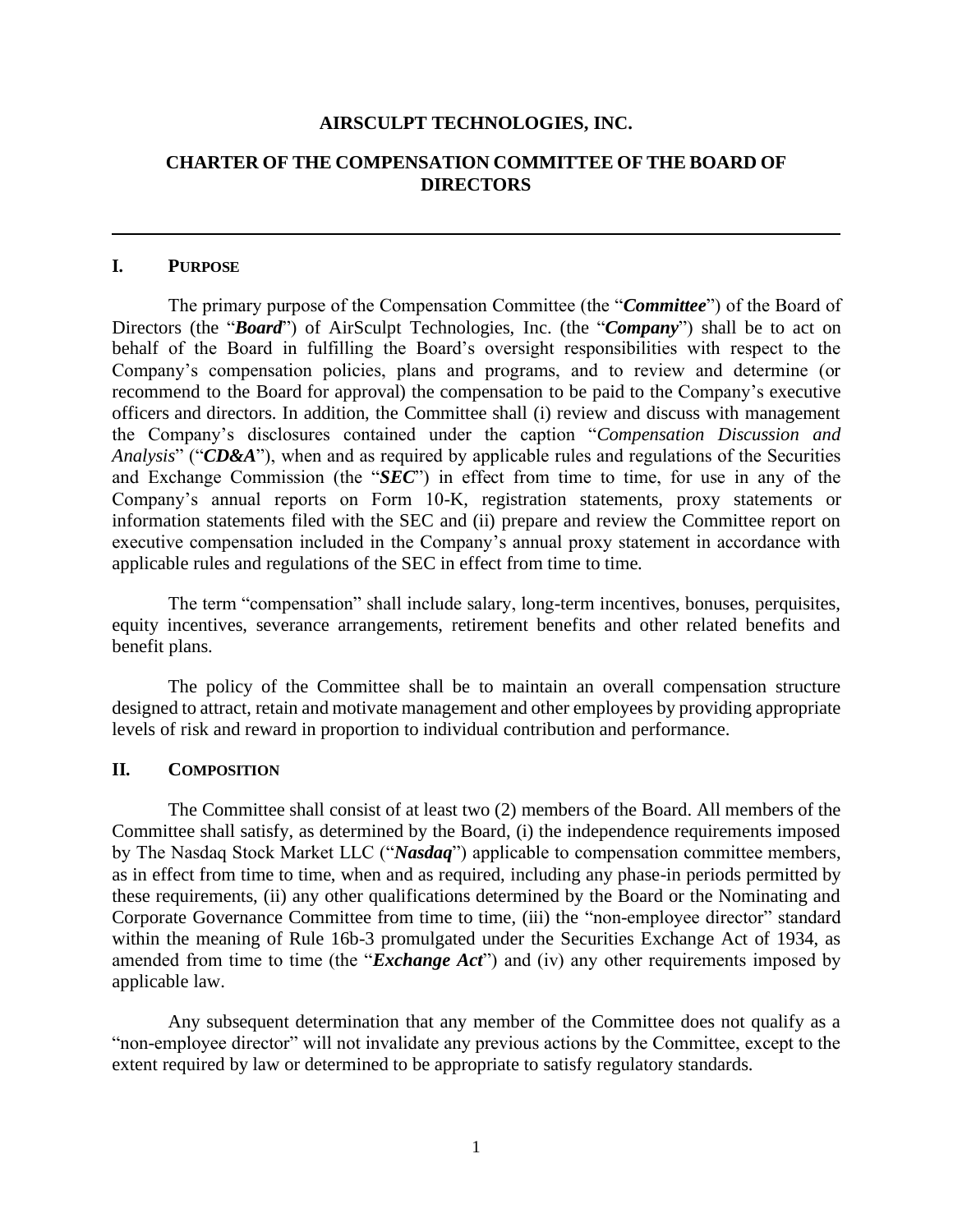The members of the Committee shall be appointed by and serve at the discretion of the Board. Vacancies occurring on the Committee shall be filled by the Board. The Committee's chairperson shall be appointed by the Board, or if the Board does not do so, the Committee members shall designate a chairperson by vote of a majority of the full Committee.

#### **III. MEETINGS AND MINUTES**

The Committee shall hold such regular or special meetings as its members shall deem necessary or appropriate, but in no event shall it meet less than annually. Any member of the Committee or the Board may call a meeting of the Committee.

Minutes of each meeting of the Committee shall be prepared and distributed to each director of the Company and the Secretary of the Company promptly after each meeting. The chairperson of the Committee shall report to the Board from time to time and whenever requested to do so by the Board.

#### **IV. AUTHORITY**

Each member of the Committee shall have full access to all books, records, facilities and personnel of the Company as deemed necessary or appropriate by any member of the Committee to discharge his or her responsibilities hereunder, including human resources personnel preparing the CD&A for inclusion in the Company's filings with the SEC when and as required.

The Committee shall have authority to pay, at the expense of the Company, ordinary administrative expenses that the Committee deems necessary or appropriate in carrying out its duties, unless prohibited by Nasdaq listing rules or applicable law. Except as limited by applicable law, rules and regulations, the Committee shall have authority to request that any of the Company's personnel, counsel, accountants or investment bankers, or any other consultant or advisor to the Company, attend any meeting of the Committee or meet with any member of the Committee or any of its Compensation Consultants (as defined below).

The Committee may form and delegate authority to subcommittees as appropriate (but only to the extent consistent with the Company's amended and restated certificate of incorporation, amended and restated bylaws (the "*Bylaws*"), Corporate Governance Guidelines (as defined below), rules of Nasdaq and other applicable law), including, but not limited to a subcommittee composed of one or more members of the Board or officers of the Company to grant stock awards under the Company's equity incentive plans to persons who are not then subject to Section 16 of the Exchange Act. Without limiting the generality of the foregoing, the Committee may form and delegate authority to a committee composed solely of employees of the Company to serve as an administrative and/or investment committee, with fiduciary responsibilities under the Employee Retirement Income Security Act of 1974 ("*ERISA*"), with respect to one or more Company plans that are subject to ERISA. Delegation by the Committee to any subcommittee shall not limit or restrict the Committee on any matter so delegated, and, unless the Committee alters or terminates such delegation, any action by the Committee on any matter so delegated shall not limit or restrict future action by such subcommittee on such matters. The operation of the Committee shall be subject to the Bylaws as in effect from time to time and Section 141 of the Delaware General Corporation Law (or any successor section). The approval of this charter by the Board shall be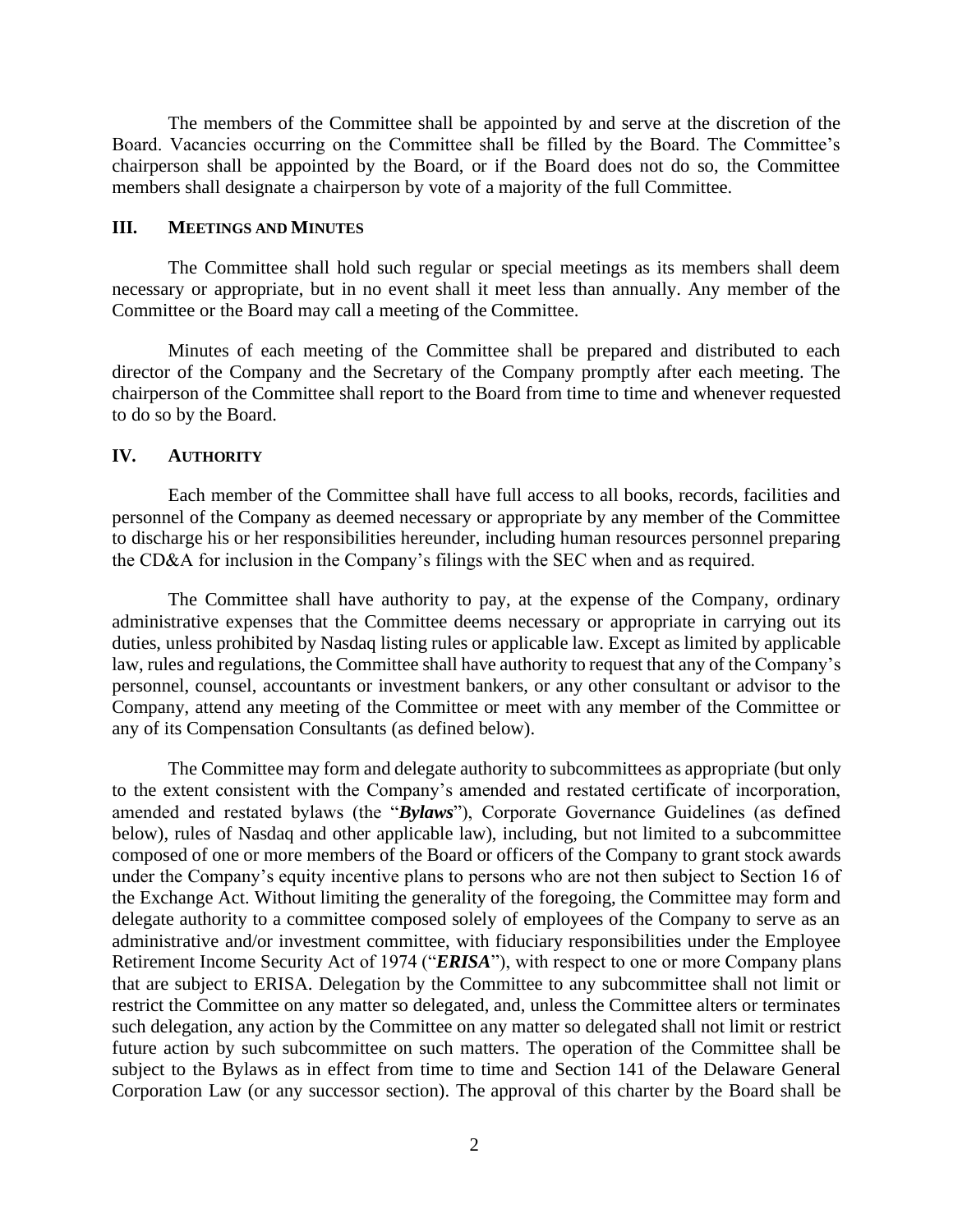construed as a delegation of authority to the Committee with respect to the responsibilities set forth herein.

# **V. RESPONSIBILITIES**

To implement the Committee's purpose, the Committee shall have the following responsibilities. The Committee may supplement and deviate from these activities as appropriate under the circumstances (except as otherwise required by applicable law or the requirements of any stock exchange on which any of the Company's capital stock is then listed):

**A. Overall Compensation Strategy.** The Committee shall review, modify (as needed) and approve, or review and recommend, as applicable, the overall compensation strategy and policies for the Company, including:

- reviewing and approving, or reviewing and recommending to the Board for approval, annual corporate goals and objectives relevant to the compensation of the Company's Chief Executive Officer (the "*CEO*") and, to the extent applicable, other executive officers and senior management, as appropriate;
- evaluating and approving, or recommending to the Board for approval, the Company's performance against corporate goals and objectives;
- evaluating and approving, or recommending to the Board for approval, the compensation plans and programs advisable for the Company, as well as evaluating and approving, or recommending to the Board for approval, the modification or termination of existing plans and programs;
- establishing policies with respect to equity compensation arrangements with the objective of appropriately balancing the perceived value of equity compensation and the dilutive and other costs of that compensation to the Company;
- reviewing compensation practices and trends to assess the adequacy and competitiveness of the Company's executive compensation programs among comparable companies in the Company's industry; however, the Committee shall exercise independent judgment in determining the appropriate levels and types of compensation to be paid;
- reviewing and approving the terms of any employment agreements, severance arrangements, change-of-control protections and any other compensatory arrangements (including, without limitation, perquisites and any other form of compensation) for the Company's executive officers and other senior management, as appropriate, which includes the ability to adopt, amend and terminate such agreements or arrangements;
- reviewing and approving any compensation arrangement for any executive officer involving any subsidiary, special purpose or similar entity, taking into account the potential for conflicts of interest in such arrangements and whether the arrangement has the potential to benefit the Company;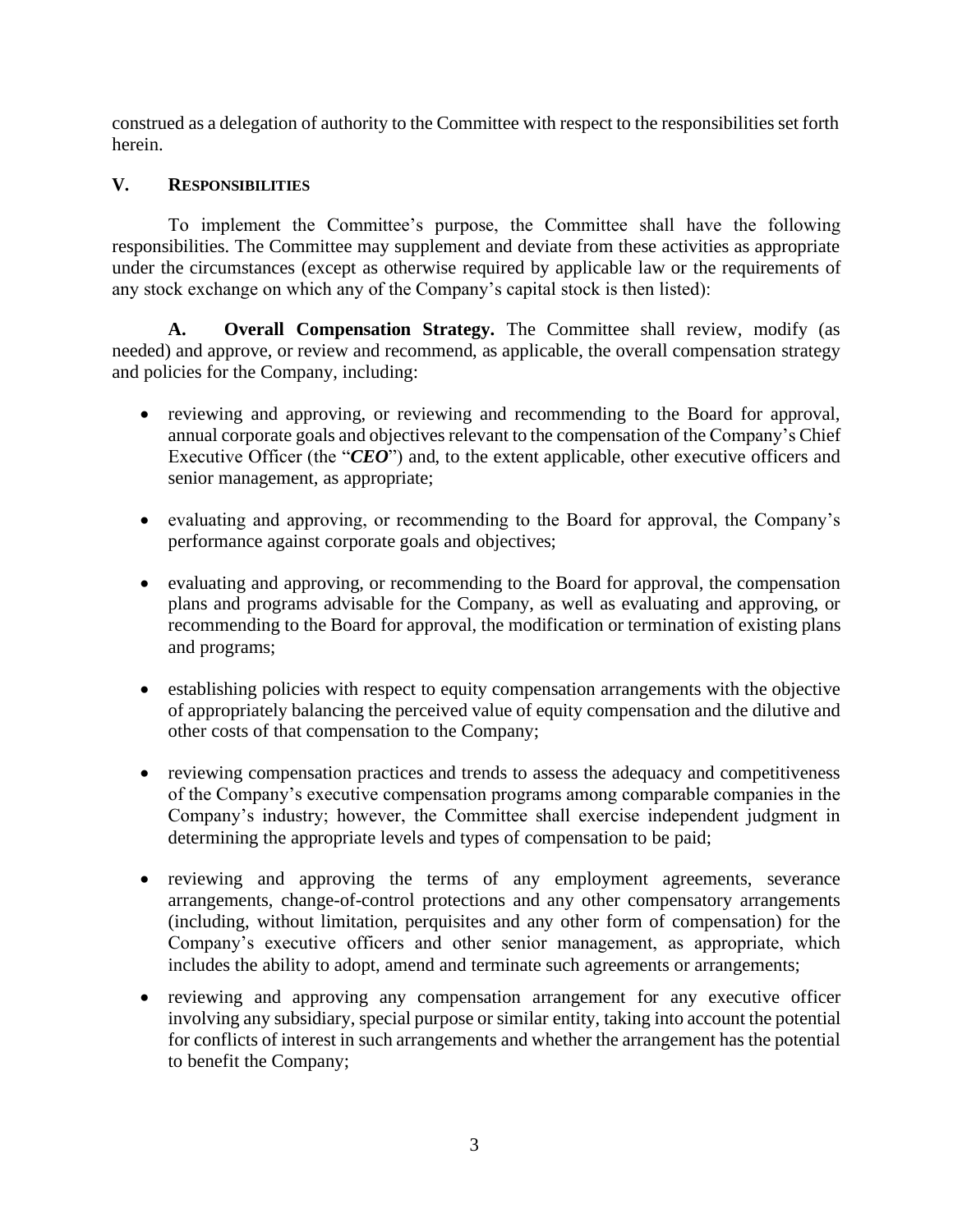- monitoring the Company's compliance with the requirements of the Sarbanes Oxley Act of 2002 relating to loans to officers and directors and with all other applicable laws affecting employee compensation and benefits;
- reviewing the Company's practices and policies of employee compensation as they relate to risk management and risk-taking incentives, to determine whether such compensation policies and practices are reasonably likely to have a material adverse effect on the Company;
- review and consider the results of any advisory vote on executive compensation if required by Section 14A of the Exchange Act and the rules and regulations promulgated thereunder; and
- evaluating the efficacy of the Company's compensation policy and strategy in achieving expected benefits to the Company and otherwise furthering the Committee's policies.

**B. Compensation of Chief Executive Officer.** The Committee shall determine and approve, or review and recommend to the Board for approval, the compensation and other terms of employment of the Company's CEO and shall evaluate the CEO's performance in light of relevant corporate goals and objectives, taking into account, among other things, the policies of the Committee and the CEO's performance in:

- fostering a corporate culture that promotes the highest level of innovation, integrity and the highest ethical standards;
- developing and executing the Company's long-term strategic plan and conducting the business of the Company in a manner appropriate to enhance long-term stockholder value;
- achieving specified corporate goals and objectives; and
- achieving other individual or corporate goals and objectives deemed relevant to the CEO as established by the Committee.

In determining any long-term incentive component of the CEO's compensation, the Committee should seek to achieve an appropriate level of risk and reward, taking into consideration the Company's long-term performance, need for a sustainable pipeline of products and relative stockholder return, the potential benefits and costs to the Company of the award, the value of similar incentive awards given to chief executive officers of comparable companies, the awards given to the CEO in past years and such other criteria as the Committee deems advisable. Based on its evaluation, the Committee shall determine and approve, or recommend to the Board for determination and approval, the compensation and other terms of employment of the CEO. The CEO may not be present during the voting or deliberations regarding his or her compensation.

**C. Compensation of Other Officers and Senior Management.** The Committee shall evaluate and approve, or recommend to the Board for approval, the achievement of individual performance goals and objectives of the Company's other officers (as that term is defined in Section 16 of the Exchange Act and Rule 16a-1 thereunder) and other senior management, as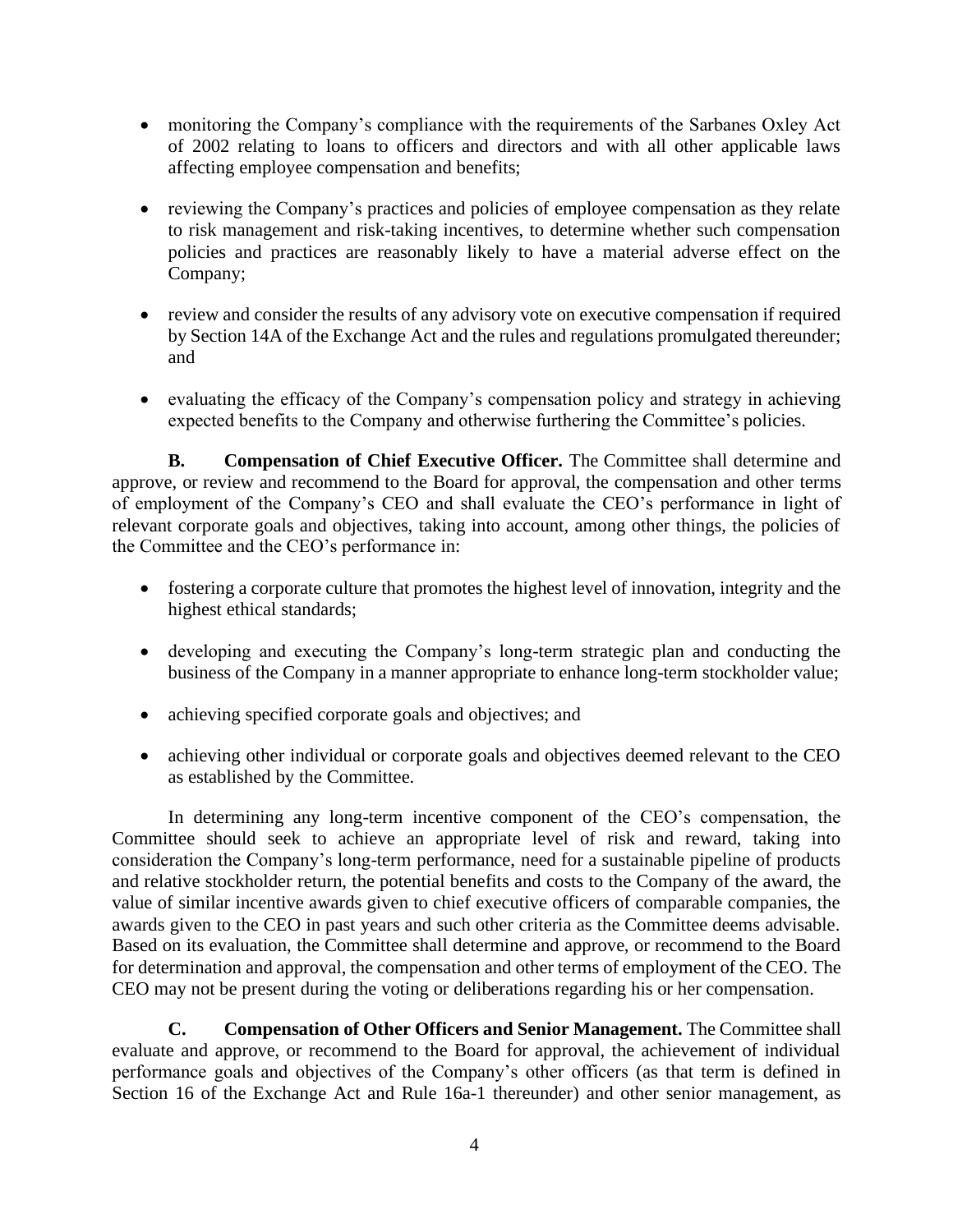appropriate, that are established annually by the CEO. The Committee shall determine and approve, or review and recommend to the Board for approval, all elements of the compensation and other terms of employment of these executive officers and other senior management, as appropriate, taking into consideration the person's success in achieving his or her individual performance goals and objectives and the corporate goals and objectives deemed relevant to the person as established by the Committee or the Board, as appropriate, and in fostering a corporate culture that promotes the highest level of innovation, integrity and the highest ethical standards. In evaluating and determining, or making recommendations regarding, officer compensation, the Committee may, at its sole discretion, give consideration to the recommendations of the CEO.

**D. Compensation of Directors.** The Committee shall review and recommend to the Board the type and amount of compensation to be paid or awarded to non-employee Board members, including any consulting, retainer, meeting, committee and committee chair fees, as well as equity awards.

**E. Selection of Compensation Consultants, Legal Counsel and Other Advisors.**  The Committee shall have the authority to obtain, at the expense of the Company, advice and assistance from internal or external legal, accounting or other advisors, experts and consultants (collectively, "*Compensation Consultants*") as the Committee deems necessary or appropriate for carrying out its duties under this charter. The Committee shall have direct responsibility for the appointment, compensation and oversight of the work of Compensation Consultants. Such Compensation Consultants shall report directly, and be accountable, to the Committee. The Committee may retain, or receive advice from, Compensation Consultants only after assessing the independence of such person in accordance with Nasdaq Listing Rule 5605(d)(3) or the requirements of any stock exchange on which any of the Company's capital stock is listed. However, nothing in this provision requires that any Compensation Consultants be independent. The Committee need not conduct this independence assessment with respect to: (a) the Company's in-house legal counsel; or (b) any Compensation Consultant whose role is limited to (i) consulting on any broad-based plan that does not discriminate in scope, terms or operation in favor of executive officers or directors of the Company and that is available generally to all salaried employees or (ii) providing information that either is not customized for a particular company or that is customized based on parameters that are not developed by the Compensation Consultant and about which the Compensation Consultant does not provide advice. The Committee shall have sole authority to approve the reasonable fees and the other terms and conditions of such engagement, including authority to terminate the engagement. The Company must provide for appropriate funding, as determined by the Committee, for payment of reasonable compensation to any such Compensation Consultant retained by the Committee. Nothing in this provision requires the Committee to implement or act consistently with the advice or recommendations of any Compensation Consultant or affects the ability or obligation of the Committee to exercise its own judgment in fulfillment of its duties.

**F. Administration of Benefit Plans.** The Committee shall have full power and authority to adopt, amend and terminate the Company's stock option plans, stock appreciation rights plans, pension and profit sharing plans, incentive plans, stock bonus plans, stock purchase plans, bonus plans, deferred compensation plans and sub-plans thereof and similar programs. The Committee shall have full power and authority to administer these plans, establish guidelines, interpret plan documents, select participants, approve grants and awards, approve modifications to